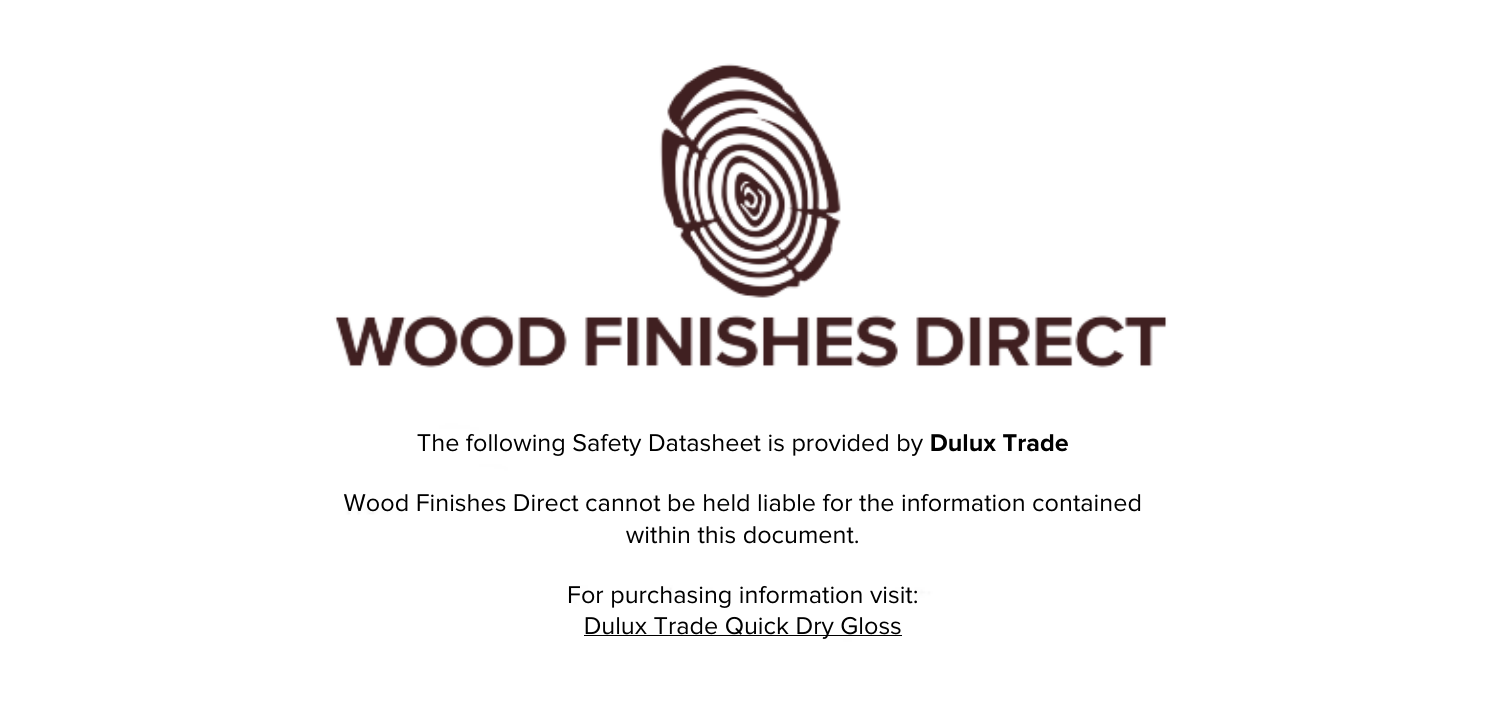

# **SAFETY DATA SHEET**

QUICK DRY GLOSS SECTION 1: Identification of the substance/mixture and of the company/ undertaking 1.1. Product identifier **OUICK DRY GLOSS Product name** × 1.2. Relevant identified uses of the substance or mixture and uses advised against **Product use** : Waterborne coating for interior use. 1.3. Details of the supplier of the safety data sheet ICI Paints AkzoNobel. Wexham Road, Slough, Berkshire, **SL2 5DS, U.K.** Tel.: +44 (0) 333 222 70 70 www.duluxtrade.co.uk e-mail address of person : duluxtrade.advice@akzonobel.com responsible for this SDS 1.4 Emergency telephone number **Telephone number** : Emergency Telephone : Slough +44 (0) 1753 550000 **Version**  $: 14.01$ 

# **SECTION 2: Hazards identification**

**Date of previous issue** 

#### 2.1. Classification of the substance or mixture **Product definition** : Mixture

| <b>Classification according to Regulation (EC) No. 1272/2008 [CLP/GHS]</b> |         |  |  |  |
|----------------------------------------------------------------------------|---------|--|--|--|
| Not classified.                                                            |         |  |  |  |
| <b>Ingredients of unknown</b><br>toxicity                                  | $.0\%$  |  |  |  |
| Ingredients of unknown<br>ecotoxicity                                      | $: 0\%$ |  |  |  |

 $: 7 - 3 - 2016$ 

See Section 16 for the full text of the H statements declared above.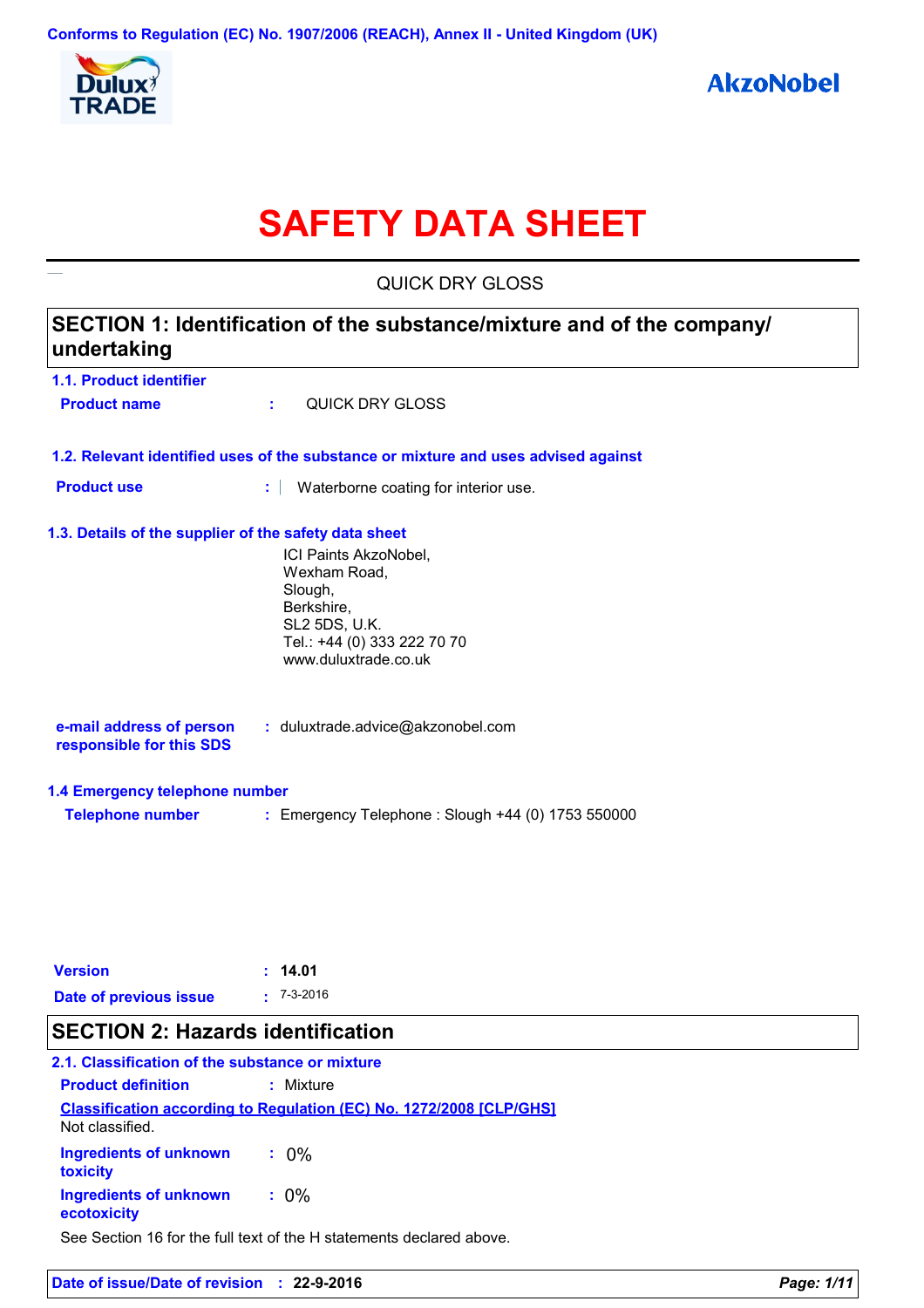# **SECTION 2: Hazards identification**

See Section 11 for more detailed information on health effects and symptoms.

| 2.2. Label elements                                                                                                                                             |                                                                                                                              |
|-----------------------------------------------------------------------------------------------------------------------------------------------------------------|------------------------------------------------------------------------------------------------------------------------------|
| <b>Signal word</b>                                                                                                                                              | : No signal word.                                                                                                            |
| <b>Hazard statements</b>                                                                                                                                        | : No known significant effects or critical hazards.                                                                          |
| <b>Precautionary statements</b>                                                                                                                                 |                                                                                                                              |
| <b>General</b>                                                                                                                                                  | : P102 - Keep out of reach of children.<br>P101 - If medical advice is needed, have product container or label at hand.      |
| <b>Prevention</b>                                                                                                                                               | : P262 - Do not get in eyes, on skin, or on clothing.                                                                        |
| <b>Response</b>                                                                                                                                                 | : P312 - Call a POISON CENTER or doctor if you feel unwell.                                                                  |
| <b>Storage</b>                                                                                                                                                  | Not applicable.                                                                                                              |
| <b>Disposal</b>                                                                                                                                                 | : P501 - Dispose of contents and container in accordance with all local, regional,<br>national or international regulations. |
| <b>Supplemental label</b><br>elements                                                                                                                           | : Contains 2,4,7,9-tetramethyldec-5-yne-4,7-diol. May produce an allergic reaction.                                          |
| <b>Annex XVII - Restrictions</b><br>on the manufacture,<br>placing on the market and<br>use of certain dangerous<br>substances, mixtures and<br><b>articles</b> | : Not applicable.                                                                                                            |
| <b>Special packaging requirements</b>                                                                                                                           |                                                                                                                              |
| <b>Containers to be fitted</b><br>with child-resistant<br>fastenings                                                                                            | : Not applicable.                                                                                                            |
| <b>Tactile warning of danger : Not applicable.</b>                                                                                                              |                                                                                                                              |
| 2.3. Other hazards                                                                                                                                              |                                                                                                                              |
| <b>Voluntary label element</b><br>(CEPE)                                                                                                                        | : Contains 2-methyl-2H-isothiazol-3-one                                                                                      |
| Other hazards which do                                                                                                                                          | : None known.                                                                                                                |

not result in classification

# **SECTION 3: Composition/information on ingredients**

**3.2 Mixtures** 

#### : Mixture

| <b>Product/ingredient name</b> | <b>Identifiers</b>                                            | $%$ (w/w) | <b>Classification</b><br><b>Regulation (EC) No. 1272/2008</b><br>[CLP] | <b>Type</b> |
|--------------------------------|---------------------------------------------------------------|-----------|------------------------------------------------------------------------|-------------|
| propane-1,2-diol               | REACH #:<br>01-2119456809-23<br>EC: 200-338-0<br>CAS: 57-55-6 | l≥1 - <3  | INot classified.                                                       | [2]         |

There are no additional ingredients present which, within the current knowledge of the supplier and in the concentrations applicable, are classified as hazardous to health or the environment, are PBTs, vPvBs or Substances of equivalent concern, or have been assigned a workplace exposure limit and hence require reporting in this section.

Type

[1] Substance classified with a health or environmental hazard

[2] Substance with a workplace exposure limit

[3] Substance meets the criteria for PBT according to Regulation (EC) No. 1907/2006, Annex XIII

[4] Substance meets the criteria for vPvB according to Regulation (EC) No. 1907/2006, Annex XIII

[5] Substance of equivalent concern

Occupational exposure limits, if available, are listed in Section 8.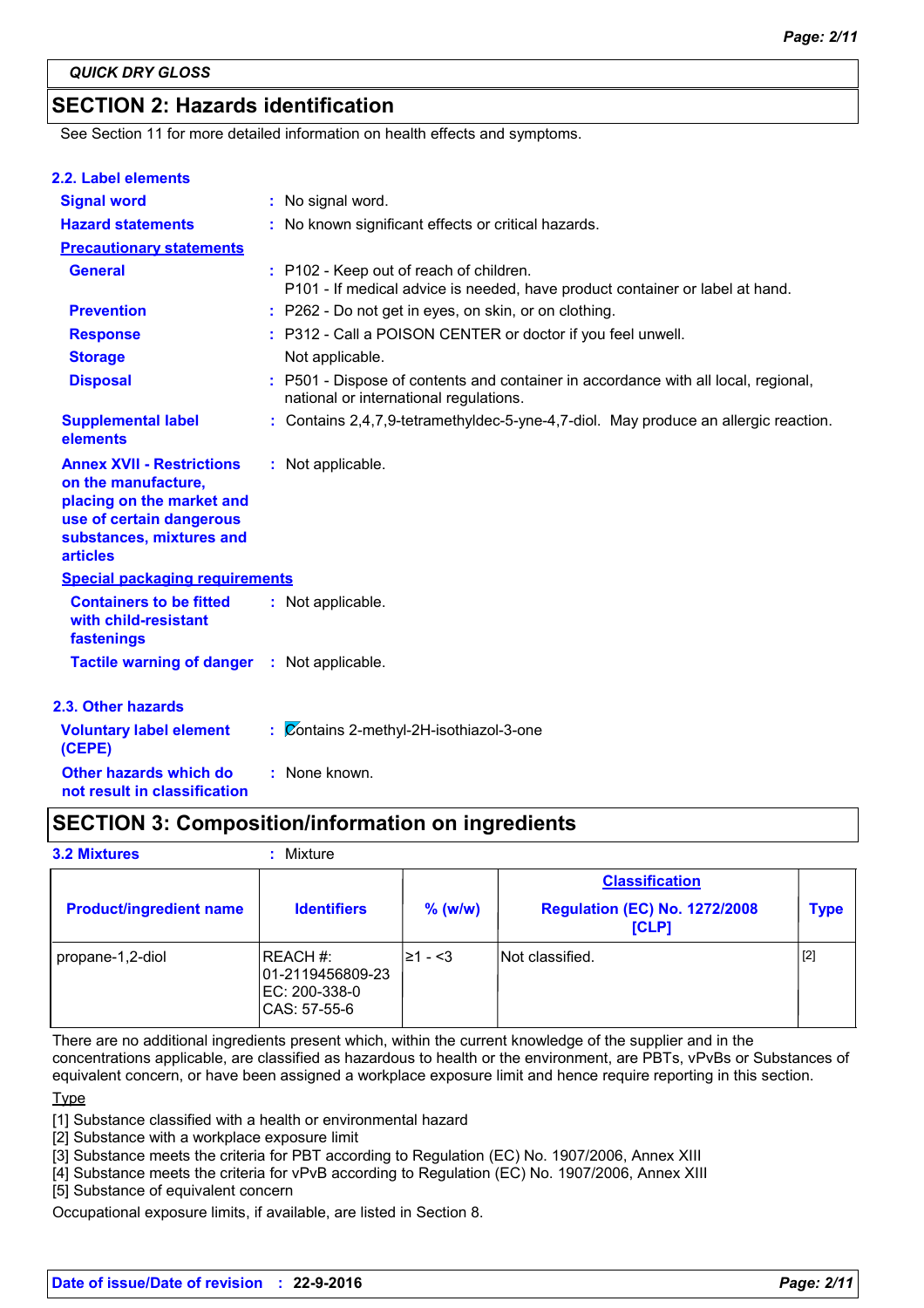# **SECTION 4: First aid measures**

| 4.1. Description of first aid measures |                                                                                                                                                                                                             |
|----------------------------------------|-------------------------------------------------------------------------------------------------------------------------------------------------------------------------------------------------------------|
| <b>General</b>                         | : In all cases of doubt, or when symptoms persist, seek medical attention. Never give<br>anything by mouth to an unconscious person. If unconscious, place in recovery<br>position and seek medical advice. |
| <b>Eye contact</b>                     | : Remove contact lenses, irrigate copiously with clean, fresh water, holding the<br>eyelids apart for at least 10 minutes and seek immediate medical advice.                                                |
| <b>Inhalation</b>                      | : Remove to fresh air. Keep person warm and at rest. If not breathing, if breathing is<br>irregular or if respiratory arrest occurs, provide artificial respiration or oxygen by<br>trained personnel.      |
| <b>Skin contact</b>                    | : Remove contaminated clothing and shoes. Wash skin thoroughly with soap and<br>water or use recognised skin cleanser. Do NOT use solvents or thinners.                                                     |
| <b>Ingestion</b>                       | : If swallowed, seek medical advice immediately and show the container or label.<br>Keep person warm and at rest. Do NOT induce vomiting.                                                                   |
| <b>Protection of first-aiders</b>      | : No action shall be taken involving any personal risk or without suitable training.                                                                                                                        |

#### 4.2. Most important symptoms and effects, both acute and delayed

There are no data available on the mixture itself. The product is not classified as hazardous according to Regulation (EC) 1272/2008 as amended.

If splashed in the eyes, the liquid may cause irritation and reversible damage. This takes into account, where known, delayed and immediate effects and also chronic effects of components from short-term and long-term exposure by oral, inhalation and dermal routes of exposure and eye contact.

Contains 2,4,7,9-tetramethyldec-5-yne-4,7-diol. May produce an allergic reaction.

#### 4.3. Indication of any immediate medical attention and special treatment needed

| <b>Notes to physician</b>  | : Treat symptomatically. Contact poison treatment specialist immediately if large<br>quantities have been ingested or inhaled. |
|----------------------------|--------------------------------------------------------------------------------------------------------------------------------|
| <b>Specific treatments</b> | : No specific treatment.                                                                                                       |

See toxicological information (Section 11)

# **SECTION 5: Firefighting measures**

| 5.1. Extinguishing media                                   |                                                                                                                              |
|------------------------------------------------------------|------------------------------------------------------------------------------------------------------------------------------|
| <b>Suitable extinguishing</b><br>media                     | : Recommended: alcohol-resistant foam, $CO2$ , powders, water spray.                                                         |
| Unsuitable extinguishing<br>media                          | : Do not use water jet.                                                                                                      |
| 5.2. Special hazards arising from the substance or mixture |                                                                                                                              |
| <b>Hazards from the</b><br>substance or mixture            | : Fire will produce dense black smoke. Exposure to decomposition products may<br>cause a health hazard.                      |
| <b>Hazardous thermal</b><br>decomposition products         | : Decomposition products may include the following materials: carbon monoxide,<br>carbon dioxide, smoke, oxides of nitrogen. |
| 5.3. Advice for firefighters                               |                                                                                                                              |
| <b>Special protective actions</b><br>for fire-fighters     | : Cool closed containers exposed to fire with water. Do not release runoff from fire to<br>drains or watercourses.           |
| <b>Special protective</b><br>equipment for fire-fighters   | : Appropriate breathing apparatus may be required.                                                                           |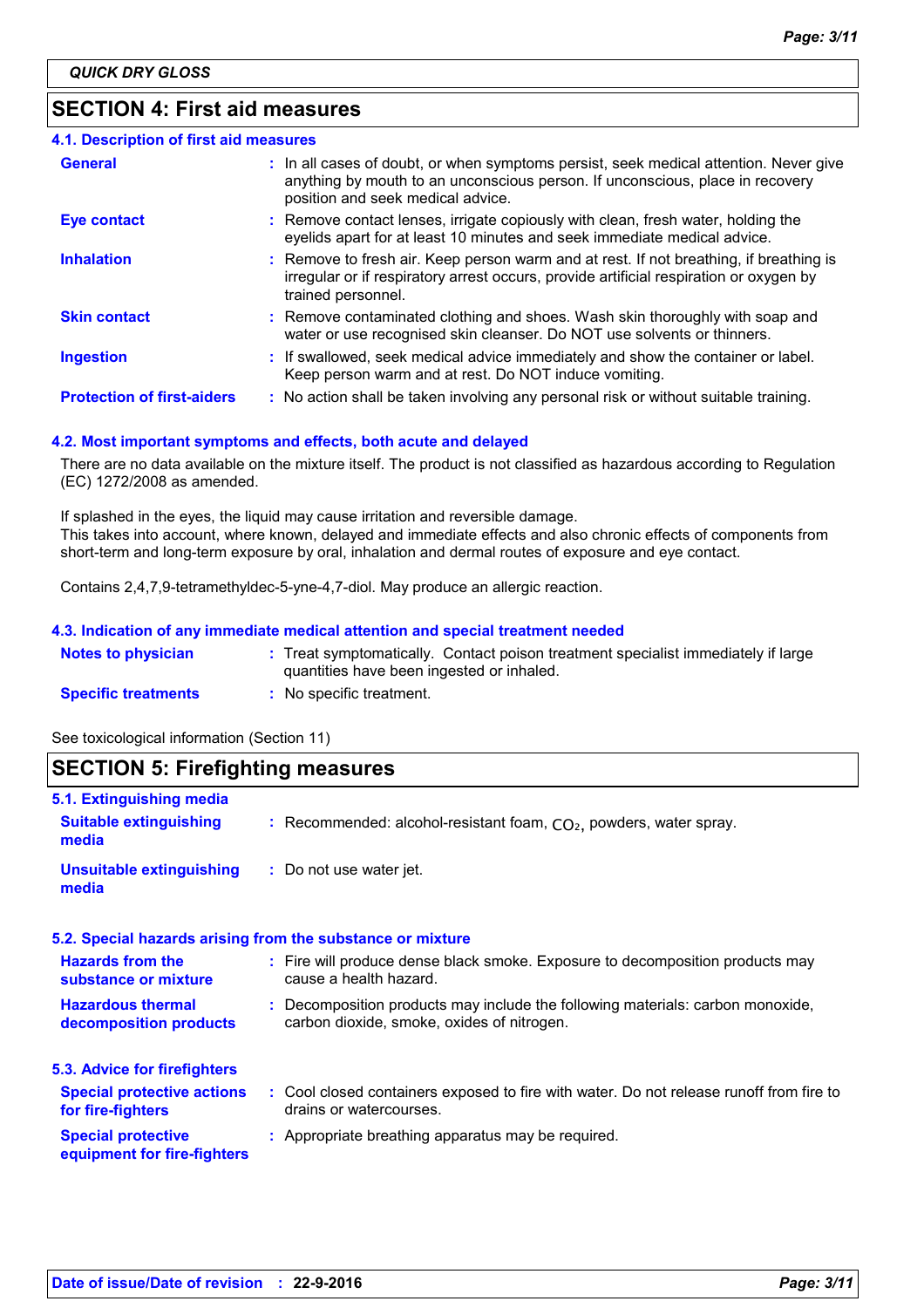# **SECTION 6: Accidental release measures**

| 6.1. Personal precautions, protective equipment and emergency procedures |  |                                                                                                                                                                                                                                                                                    |  |  |  |
|--------------------------------------------------------------------------|--|------------------------------------------------------------------------------------------------------------------------------------------------------------------------------------------------------------------------------------------------------------------------------------|--|--|--|
| For non-emergency<br>personnel                                           |  | : Avoid breathing vapour or mist. Refer to protective measures listed in sections 7<br>and $8.$                                                                                                                                                                                    |  |  |  |
| For emergency responders                                                 |  | : If specialised clothing is required to deal with the spillage, take note of any<br>information in Section 8 on suitable and unsuitable materials. See also the<br>information in "For non-emergency personnel".                                                                  |  |  |  |
| <b>6.2. Environmental</b><br>precautions                                 |  | : Do not allow to enter drains or watercourses. If the product contaminates lakes,<br>rivers, or sewers, inform the appropriate authorities in accordance with local<br>regulations.                                                                                               |  |  |  |
| 6.3. Methods and material<br>for containment and<br>cleaning up          |  | : Contain and collect spillage with non-combustible, absorbent material e.g. sand,<br>earth, vermiculite or diatomaceous earth and place in container for disposal<br>according to local regulations (see Section 13). Preferably clean with a detergent.<br>Avoid using solvents. |  |  |  |
| 6.4. Reference to other<br><b>sections</b>                               |  | : See Section 1 for emergency contact information.<br>See Section 8 for information on appropriate personal protective equipment.<br>See Section 13 for additional waste treatment information.                                                                                    |  |  |  |

# **SECTION 7: Handling and storage**

The information in this section contains generic advice and quidance. The list of Identified Uses in Section 1 should be consulted for any available use-specific information provided in the Exposure Scenario(s).

**7.1 Precautions for safe** : Avoid contact with skin and eyes. Avoid inhalation of vapour, spray or mist. handling Eating, drinking and smoking should be prohibited in areas where this material is handled, stored and processed. Put on appropriate personal protective equipment (see Section 8). Never use pressure to empty. Container is not a pressure vessel. Always keep in containers made from the same material as the original one. Comply with the health and safety at work laws. Do not allow to enter drains or watercourses. When operators, whether spraying or not, have to work inside the spray booth, ventilation is unlikely to be sufficient to control particulates and solvent vapour in all cases. In such circumstances they should wear a compressed air-fed respirator during the spraying process and until such time as the particulates and solvent

vapour concentration has fallen below the exposure limits.

#### 7.2 Conditions for safe storage, including any incompatibilities

Store in accordance with local regulations.

#### Notes on joint storage

Keep away from: oxidising agents, strong alkalis, strong acids.

#### Additional information on storage conditions

Store in a dry, cool and well-ventilated area. Keep container tightly closed.

No smoking. Prevent unauthorised access. Containers that have been opened must be carefully resealed and kept upright to prevent leakage.

#### 7.3 Specific end use(s)

| <b>Recommendations</b>            | : Not available. |
|-----------------------------------|------------------|
| <b>Industrial sector specific</b> | : Not available. |
| <b>solutions</b>                  |                  |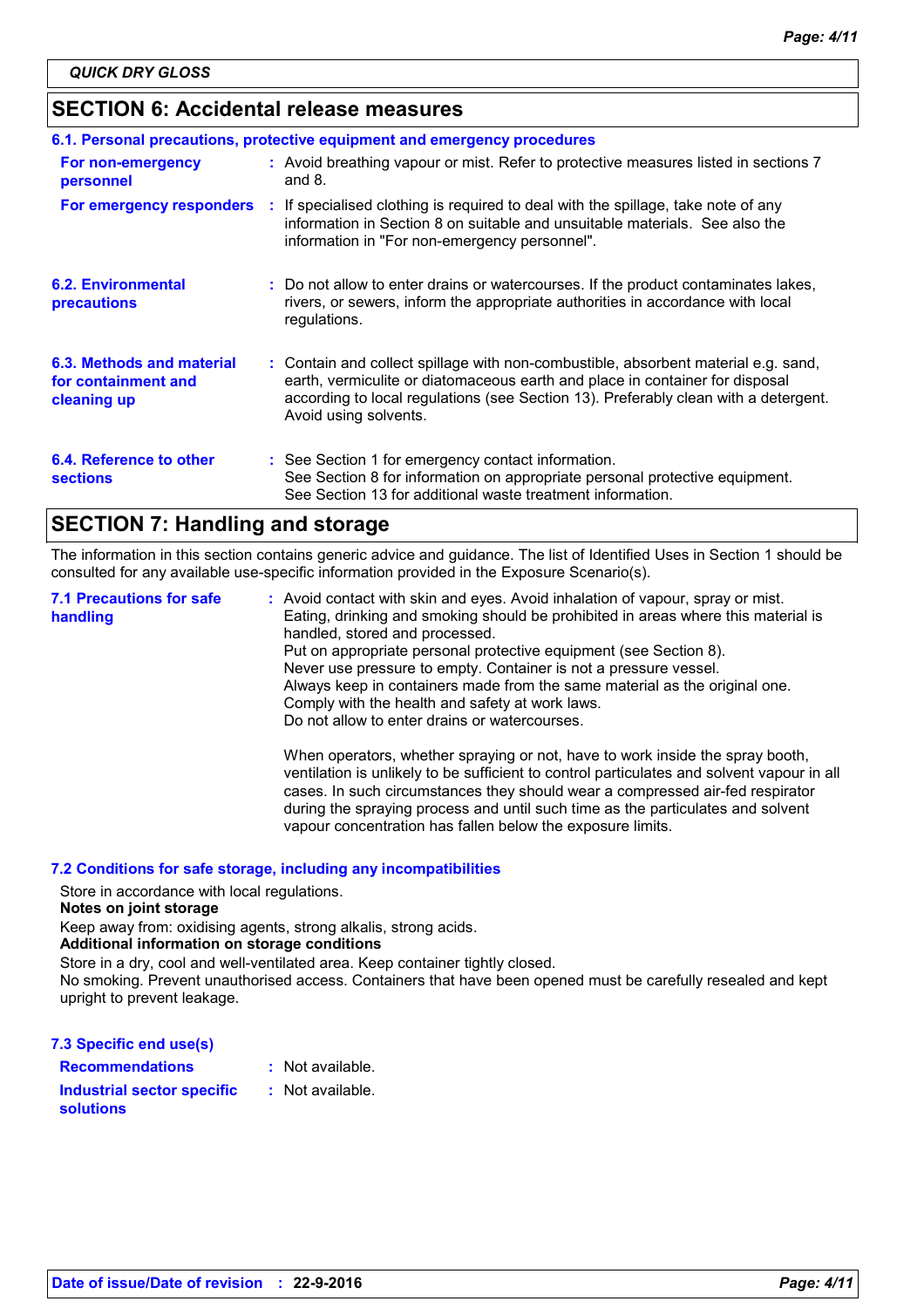### **SECTION 8: Exposure controls/personal protection**

The information in this section contains generic advice and guidance. Information is provided based on typical anticipated uses of the product. Additional measures might be required for bulk handling or other uses that could significantly increase worker exposure or environmental releases.

#### **8.1 Control parameters**

#### **Occupational exposure limits**

| <b>Product/ingredient name</b>              | <b>Exposure limit values</b>                                                                                                                                                                                                                                                                                                                                                                                                                                                                                                                                                                                                                                                                                                                                                                                                                                                                                                                                                                                                       |
|---------------------------------------------|------------------------------------------------------------------------------------------------------------------------------------------------------------------------------------------------------------------------------------------------------------------------------------------------------------------------------------------------------------------------------------------------------------------------------------------------------------------------------------------------------------------------------------------------------------------------------------------------------------------------------------------------------------------------------------------------------------------------------------------------------------------------------------------------------------------------------------------------------------------------------------------------------------------------------------------------------------------------------------------------------------------------------------|
| propane-1,2-diol                            | EH40/2005 WELs (United Kingdom (UK), 12/2011).<br>TWA: 10 mg/m <sup>3</sup> 8 hours. Form: Particulate<br>TWA: 474 mg/m <sup>3</sup> 8 hours. Form: Sum of vapour and particulates<br>TWA: 150 ppm 8 hours. Form: Sum of vapour and particulates                                                                                                                                                                                                                                                                                                                                                                                                                                                                                                                                                                                                                                                                                                                                                                                   |
| <b>Recommended monitoring</b><br>procedures | : If this product contains ingredients with exposure limits, personal, workplace<br>atmosphere or biological monitoring may be required to determine the<br>effectiveness of the ventilation or other control measures and/or the necessity to<br>use respiratory protective equipment. Reference should be made to monitoring<br>standards, such as the following: European Standard EN 689 (Workplace<br>atmospheres - Guidance for the assessment of exposure by inhalation to<br>chemical agents for comparison with limit values and measurement strategy)<br>European Standard EN 14042 (Workplace atmospheres - Guide for the<br>application and use of procedures for the assessment of exposure to chemical<br>and biological agents) European Standard EN 482 (Workplace atmospheres -<br>General requirements for the performance of procedures for the measurement of<br>chemical agents) Reference to national guidance documents for methods for the<br>determination of hazardous substances will also be required. |
| <b>DNELS/DMELS</b>                          |                                                                                                                                                                                                                                                                                                                                                                                                                                                                                                                                                                                                                                                                                                                                                                                                                                                                                                                                                                                                                                    |
| No DNELs/DMELs available.                   |                                                                                                                                                                                                                                                                                                                                                                                                                                                                                                                                                                                                                                                                                                                                                                                                                                                                                                                                                                                                                                    |
| <b>PNECs</b>                                |                                                                                                                                                                                                                                                                                                                                                                                                                                                                                                                                                                                                                                                                                                                                                                                                                                                                                                                                                                                                                                    |
| No PNECs available                          |                                                                                                                                                                                                                                                                                                                                                                                                                                                                                                                                                                                                                                                                                                                                                                                                                                                                                                                                                                                                                                    |
| <b>8.2 Exposure controls</b>                |                                                                                                                                                                                                                                                                                                                                                                                                                                                                                                                                                                                                                                                                                                                                                                                                                                                                                                                                                                                                                                    |
| <b>Appropriate engineering</b><br>controls  | : Provide adequate ventilation. Where reasonably practicable, this should be<br>achieved by the use of local exhaust ventilation and good general extraction.                                                                                                                                                                                                                                                                                                                                                                                                                                                                                                                                                                                                                                                                                                                                                                                                                                                                      |
| <b>Individual protection measures</b>       |                                                                                                                                                                                                                                                                                                                                                                                                                                                                                                                                                                                                                                                                                                                                                                                                                                                                                                                                                                                                                                    |
| <b>Hygiene measures</b>                     | : Wash hands, forearms and face thoroughly after handling chemical products,<br>before eating, smoking and using the lavatory and at the end of the working<br>period. Appropriate techniques should be used to remove potentially<br>contaminated clothing. Wash contaminated clothing before reusing. Ensure that<br>eyewash stations and safety showers are close to the workstation location.                                                                                                                                                                                                                                                                                                                                                                                                                                                                                                                                                                                                                                  |
| <b>Eye/face protection</b>                  | : Use safety eyewear designed to protect against splash of liquids.                                                                                                                                                                                                                                                                                                                                                                                                                                                                                                                                                                                                                                                                                                                                                                                                                                                                                                                                                                |
| <b>Skin protection</b>                      |                                                                                                                                                                                                                                                                                                                                                                                                                                                                                                                                                                                                                                                                                                                                                                                                                                                                                                                                                                                                                                    |
| <b>Hand protection</b>                      |                                                                                                                                                                                                                                                                                                                                                                                                                                                                                                                                                                                                                                                                                                                                                                                                                                                                                                                                                                                                                                    |
| combination of chemicals.                   | There is no one glove material or combination of materials that will give unlimited resistance to any individual or<br>The breakthrough time must be greater than the end use time of the product.                                                                                                                                                                                                                                                                                                                                                                                                                                                                                                                                                                                                                                                                                                                                                                                                                                 |

The instructions and information provided by the glove manufacturer on use, storage, maintenance and replacement must be followed.

Gloves should be replaced regularly and if there is any sign of damage to the glove material.

Always ensure that gloves are free from defects and that they are stored and used correctly.

The performance or effectiveness of the glove may be reduced by physical/chemical damage and poor maintenance.

Barrier creams may help to protect the exposed areas of the skin but should not be applied once exposure has occurred.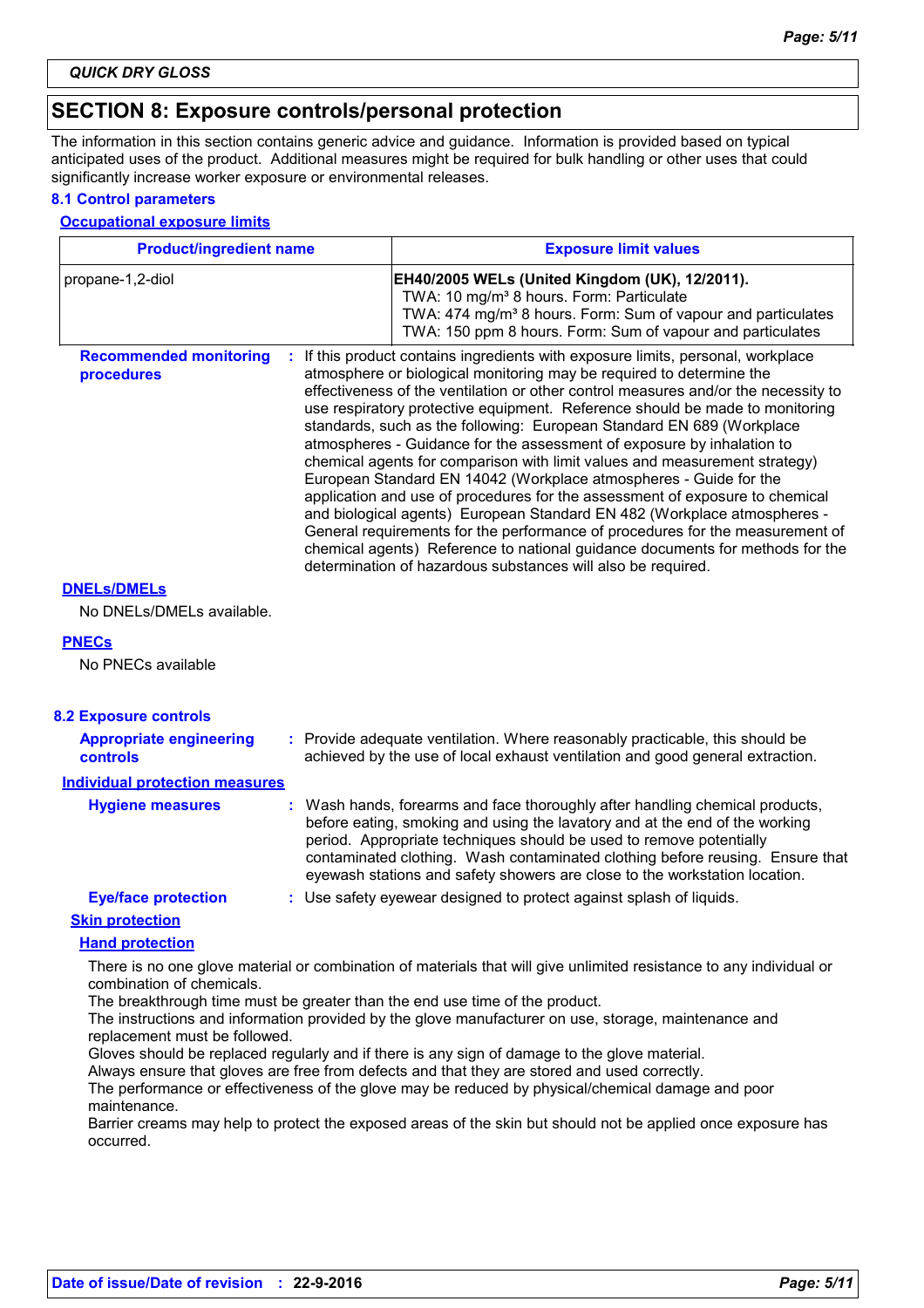# $|\mathsf{SECTION\ 8}\colon \mathsf{Exposure\ controls/personal\ protection}$

| <b>Gloves</b> | : For prolonged or repeated contact use protective gloves. Barrier creams may help<br>to protect the exposed areas of skin, they should however not be applied once<br>exposure has occurred. Skin should be washed after contact.                                                                                                                                                                                                                               |
|---------------|------------------------------------------------------------------------------------------------------------------------------------------------------------------------------------------------------------------------------------------------------------------------------------------------------------------------------------------------------------------------------------------------------------------------------------------------------------------|
|               | Use chemical resistant gloves classified under Standard EN 374: Protective<br>gloves against chemicals and micro-organisms. Recommended gloves: Viton® or<br>Nitrile<br>Breakthrough Time: 480 min                                                                                                                                                                                                                                                               |
|               | When prolonged or frequently repeated contact may occur, a glove with a<br>protection class of 6 (breakthrough time greater than 480 minutes according to<br>EN 374) is recommended. When only brief contact is expected, a glove with a<br>protection class of 2 or higher (breakthrough time greater than 30 minutes<br>according to EN 374) is recommended.                                                                                                   |
|               | NOTICE: The selection of a specific glove for a particular application and duration<br>of use in a workplace should also take into account all relevant workplace factors<br>such as, but not limited to: Other chemicals which may be handled, physical<br>requirements (cut/puncture protection, dexterity, thermal protection), potential<br>body reactions to glove materials, as well as the instructions/specifications<br>provided by the glove supplier. |
|               | The user must check that the final choice of type of glove selected for handling<br>this product is the most appropriate and takes into account the particular<br>conditions of use, as included in the user's risk assessment.                                                                                                                                                                                                                                  |

| <b>Body protection</b>                           | : Not applicable.                                                                                                                                                                                                         |
|--------------------------------------------------|---------------------------------------------------------------------------------------------------------------------------------------------------------------------------------------------------------------------------|
| <b>Other skin protection</b>                     | : Appropriate footwear and any additional skin protection measures should be<br>selected based on the task being performed and the risks involved and should be<br>approved by a specialist before handling this product. |
| <b>Respiratory protection</b>                    | : Usually no respiratory protection required.                                                                                                                                                                             |
|                                                  | Respiratory protection in case of dust or spray mist formation. (particle filter<br>$EN143$ type $P2$ ).                                                                                                                  |
|                                                  | Respiratory protection in case of vapour formation. (half mask with combination<br>filter A2-P2 till concentrations of 0.5 Vol%.).                                                                                        |
| <b>Environmental exposure</b><br><b>controls</b> | : Do not allow to enter drains or watercourses.                                                                                                                                                                           |

# **SECTION 9: Physical and chemical properties**

#### 9.1. Information on basic physical and chemical properties

| <b>Appearance</b>                          |                      |
|--------------------------------------------|----------------------|
| <b>Physical state</b>                      | : Liquid.            |
| <b>Colour</b>                              | $:$ Not available.   |
| <b>Odour</b>                               | : Not available.     |
| <b>Odour threshold</b>                     | $\pm$ Not available. |
| рH                                         | $:$ Not available.   |
| <b>Melting point/freezing point</b>        | $:$ Not available.   |
| Initial boiling point and boiling<br>range | $: 100^{\circ}$ C    |
| <b>Flash point</b>                         | Not applicable.      |
| <b>Evaporation rate</b>                    | $:$ Not available.   |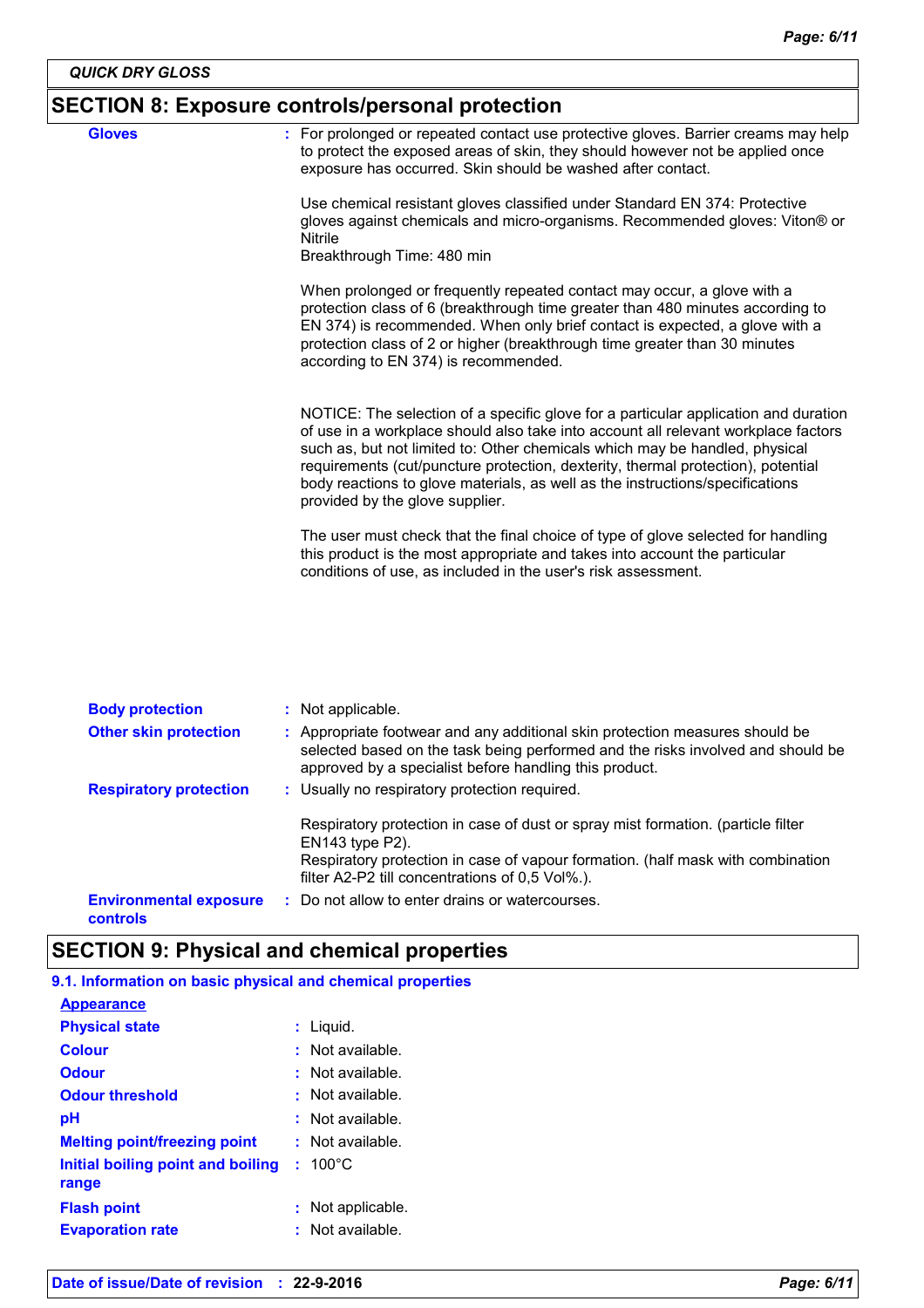# **SECTION 9: Physical and chemical properties**

| <b>Upper/lower flammability or</b><br>explosive limits | $:$ Not available.                                            |
|--------------------------------------------------------|---------------------------------------------------------------|
| <b>Vapour pressure</b>                                 | $:$ Not available.                                            |
| <b>Vapour density</b>                                  | : Not available.                                              |
| <b>Relative density</b>                                | : 1.269                                                       |
| <b>Solubility(ies)</b>                                 | : Easily soluble in the following materials: cold water.      |
| <b>Solubility in water</b>                             | $:$ Not available.                                            |
| <b>Partition coefficient: n-octanol/</b><br>water      | : Not available.                                              |
| <b>Auto-ignition temperature</b>                       | : Not available.                                              |
| <b>Decomposition temperature</b>                       | : Not available.                                              |
| <b>Viscosity</b>                                       | : Kinematic (room temperature): $12.61 \text{ cm}^2/\text{s}$ |
| <b>Explosive properties</b>                            | : Not available.                                              |
| <b>Oxidising properties</b>                            | $:$ Not available.                                            |
| 9.2. Other information                                 |                                                               |
|                                                        |                                                               |

No additional information.

| <b>SECTION 10: Stability and reactivity</b> |  |                                                                                                                                     |  |
|---------------------------------------------|--|-------------------------------------------------------------------------------------------------------------------------------------|--|
| 10.1. Reactivity                            |  | : No specific test data related to reactivity available for this product or its ingredients.                                        |  |
| <b>10.2. Chemical stability</b>             |  | : Stable under recommended storage and handling conditions (see Section 7).                                                         |  |
| 10.3. Possibility of<br>hazardous reactions |  | : Under normal conditions of storage and use, hazardous reactions will not occur.                                                   |  |
| 10.4. Conditions to avoid                   |  | : When exposed to high temperatures may produce hazardous decomposition<br>products.                                                |  |
| 10.5. Incompatible materials                |  | : Keep away from the following materials to prevent strong exothermic reactions:<br>oxidising agents, strong alkalis, strong acids. |  |
| 10.6. Hazardous<br>decomposition products   |  | : Under normal conditions of storage and use, hazardous decomposition products<br>should not be produced.                           |  |

# **SECTION 11: Toxicological information**

#### 11.1. Information on toxicological effects

There are no data available on the mixture itself. The product is not classified as hazardous according to Regulation (EC) 1272/2008 as amended.

If splashed in the eyes, the liquid may cause irritation and reversible damage. This takes into account, where known, delayed and immediate effects and also chronic effects of components from short-term and long-term exposure by oral, inhalation and dermal routes of exposure and eye contact.

Contains 2,4,7,9-tetramethyldec-5-yne-4,7-diol. May produce an allergic reaction.

| <b>Acute toxicity</b>              |                  |
|------------------------------------|------------------|
| <b>Conclusion/Summary</b>          | Not available.   |
| <b>Acute toxicity estimates</b>    |                  |
| Not available.                     |                  |
| <u><b>Irritation/Corrosion</b></u> |                  |
| <b>Conclusion/Summary</b>          | : Not available. |
| <b>Sensitisation</b>               |                  |
| <b>Conclusion/Summary</b>          | : Not available. |
| <b>Mutagenicity</b>                |                  |
|                                    |                  |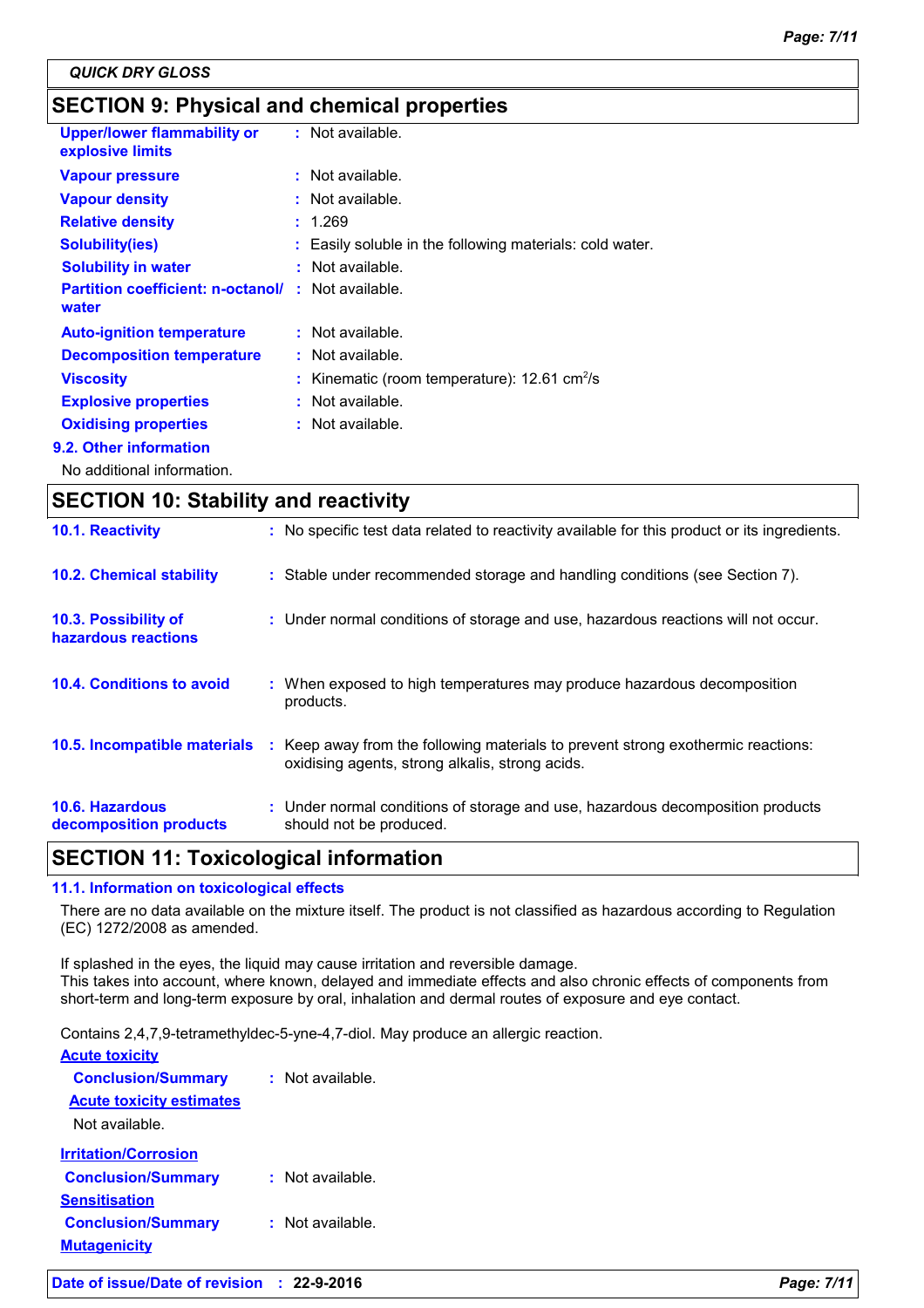# **SECTION 11: Toxicological information**

| <b>Conclusion/Summary</b>                                 | : Not available.   |
|-----------------------------------------------------------|--------------------|
| <b>Carcinogenicity</b>                                    |                    |
| <b>Conclusion/Summary</b>                                 | Not available.     |
|                                                           |                    |
| <b>Reproductive toxicity</b>                              |                    |
| <b>Conclusion/Summary</b>                                 | $:$ Not available. |
| <b>Teratogenicity</b>                                     |                    |
| <b>Conclusion/Summary</b>                                 | : Not available.   |
| <b>Specific target organ toxicity (single exposure)</b>   |                    |
| Not available.                                            |                    |
| <b>Specific target organ toxicity (repeated exposure)</b> |                    |
| Not available.                                            |                    |
|                                                           |                    |
| <b>Aspiration hazard</b>                                  |                    |
| Not available.                                            |                    |
|                                                           |                    |

#### **Other information** : Not available.

# **SECTION 12: Ecological information**

#### 12.1. Toxicity

There are no data available on the mixture itself. Do not allow to enter drains or watercourses.

The mixture has been assessed following the summation method of the CLP Regulation (EC) No 1272/2008 and is not classified as hazardous to the environment.

**Conclusion/Summary** : Not available.

#### 12.2. Persistence and degradability

| <b>Conclusion/Summary</b>                               | : Not available.                                      |  |  |
|---------------------------------------------------------|-------------------------------------------------------|--|--|
| 12.3. Bioaccumulative potential                         |                                                       |  |  |
| 12.4. Mobility in soil                                  |                                                       |  |  |
| <b>Soil/water partition</b><br><b>coefficient (Koc)</b> | : Not available.                                      |  |  |
| <b>Mobility</b>                                         | $:$ Not available.                                    |  |  |
| 12.5. Results of PBT and vPvB assessment                |                                                       |  |  |
| <b>PBT</b>                                              | : Not applicable.                                     |  |  |
|                                                         | P: Not available. B: Not available. T: Not available. |  |  |
| <b>vPvB</b>                                             | : Not applicable.                                     |  |  |
|                                                         | vP: Not available, vB: Not available.                 |  |  |
| 12.6. Other adverse effects                             | : No known significant effects or critical hazards.   |  |  |

### **SECTION 13: Disposal considerations**

The information in this section contains generic advice and guidance. The list of Identified Uses in Section 1 should be consulted for any available use-specific information provided in the Exposure Scenario(s).

#### **13.1 Waste treatment methods**

| <b>Product</b>             |                                                                                                                                                                                                                                                                                                                                                                                                                                                                                                                                                      |
|----------------------------|------------------------------------------------------------------------------------------------------------------------------------------------------------------------------------------------------------------------------------------------------------------------------------------------------------------------------------------------------------------------------------------------------------------------------------------------------------------------------------------------------------------------------------------------------|
| <b>Methods of disposal</b> | : The generation of waste should be avoided or minimised wherever possible.<br>Disposal of this product, solutions and any by-products should at all times comply<br>with the requirements of environmental protection and waste disposal legislation<br>and any regional local authority requirements. Dispose of surplus and non-<br>recyclable products via a licensed waste disposal contractor. Waste should not be<br>disposed of untreated to the sewer unless fully compliant with the requirements of<br>all authorities with jurisdiction. |
|                            |                                                                                                                                                                                                                                                                                                                                                                                                                                                                                                                                                      |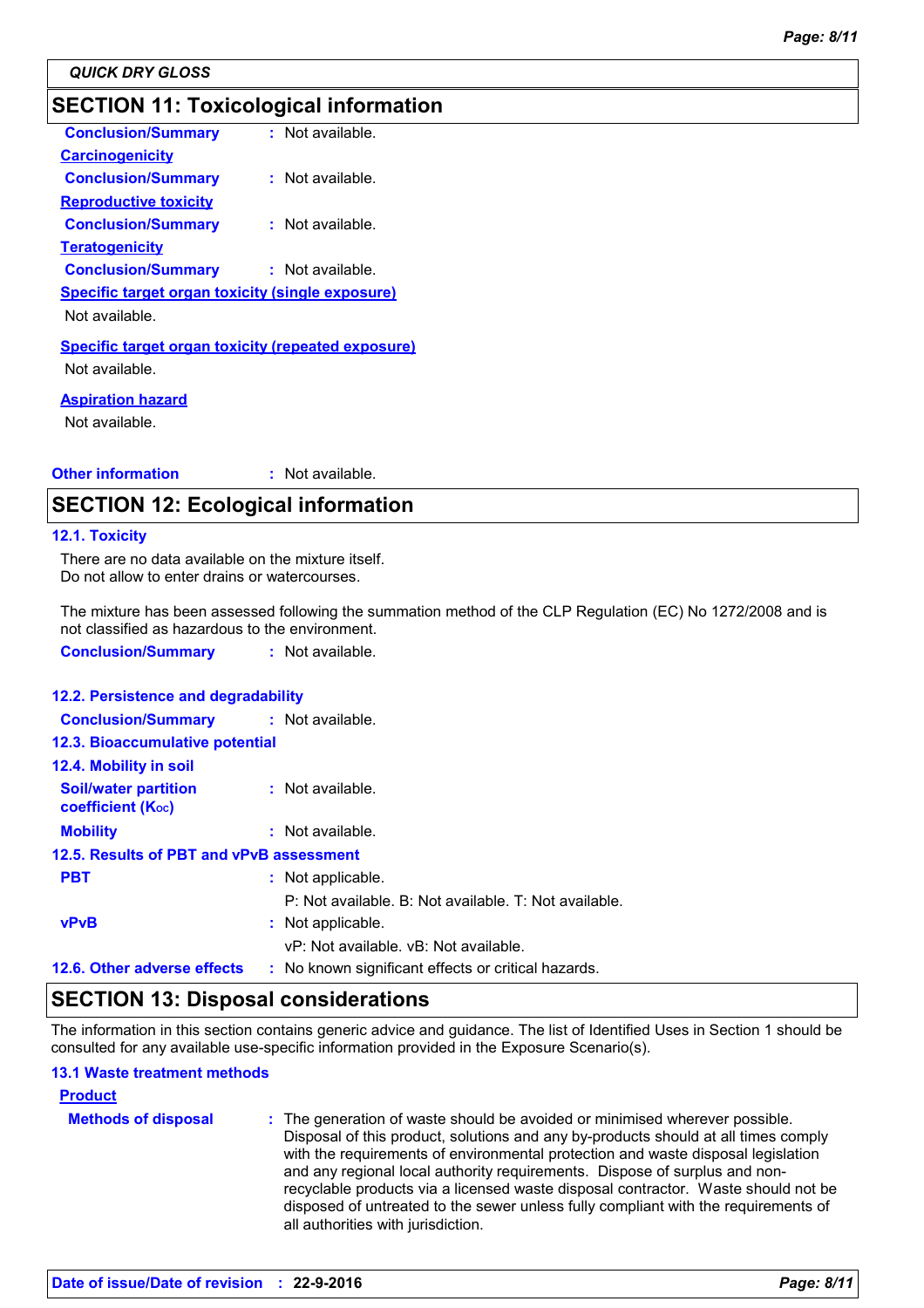# **SECTION 13: Disposal considerations**

| <b>Hazardous waste</b>         | : Within the present knowledge of the supplier, this product is not regarded as<br>hazardous waste, as defined by EU Directive 91/689/EEC.                                                                                                                                                                                                         |
|--------------------------------|----------------------------------------------------------------------------------------------------------------------------------------------------------------------------------------------------------------------------------------------------------------------------------------------------------------------------------------------------|
| <b>Disposal considerations</b> | : Do not allow to enter drains or watercourses.<br>Dispose of according to all federal, state and local applicable regulations.<br>If this product is mixed with other wastes, the original waste product code may no<br>longer apply and the appropriate code should be assigned.<br>For further information, contact your local waste authority. |
| <b>Packaging</b>               |                                                                                                                                                                                                                                                                                                                                                    |
| <b>Methods of disposal</b>     | : The generation of waste should be avoided or minimised wherever possible. Waste<br>packaging should be recycled. Incineration or landfill should only be considered<br>when recycling is not feasible.                                                                                                                                           |
| <b>Disposal considerations</b> | : Using information provided in this safety data sheet, advice should be obtained from<br>the relevant waste authority on the classification of empty containers.<br>Empty containers must be scrapped or reconditioned.<br>Dispose of containers contaminated by the product in accordance with local or<br>national legal provisions.            |
| <b>Special precautions</b>     | : This material and its container must be disposed of in a safe way. Empty containers<br>or liners may retain some product residues. Avoid dispersal of spilt material and<br>runoff and contact with soil, waterways, drains and sewers.                                                                                                          |

# **SECTION 14: Transport information**

# Information pertaining to IATA and ADN is considered not relevant since the material is not packaged in the correct approved packaging required of these methods of transport.

|                                                                                                                    | <b>ADR</b>                                                                                                                                                                                                             | <b>IMDG</b>           |
|--------------------------------------------------------------------------------------------------------------------|------------------------------------------------------------------------------------------------------------------------------------------------------------------------------------------------------------------------|-----------------------|
| 14.1 UN number                                                                                                     | Not regulated.                                                                                                                                                                                                         | Not regulated.        |
| 14.2 UN proper<br>shipping name                                                                                    | Not applicable.                                                                                                                                                                                                        | Not applicable.       |
| <b>14.3 Transport</b><br>hazard class(es)<br><b>Class</b><br><b>Subsidiary class</b>                               | Not applicable.                                                                                                                                                                                                        | Not applicable.       |
| <b>14.4 Packing group</b>                                                                                          | Not applicable.                                                                                                                                                                                                        | Not applicable.       |
| 14.5<br><b>Environmental</b><br>hazards<br><b>Marine pollutant</b><br><b>Marine pollutant</b><br><b>substances</b> | No.                                                                                                                                                                                                                    | No.<br>Not available. |
| <b>14.6 Special</b><br>precautions for<br>user                                                                     | Transport within user's premises: always<br>transport in closed containers that are upright<br>and secure. Ensure that persons transporting<br>the product know what to do in the event of an<br>accident or spillage. |                       |
| <b>HI/Kemler number</b>                                                                                            | Not available.                                                                                                                                                                                                         |                       |
| <b>Emergency</b><br>schedules (EmS)                                                                                |                                                                                                                                                                                                                        | Not applicable.       |
|                                                                                                                    |                                                                                                                                                                                                                        |                       |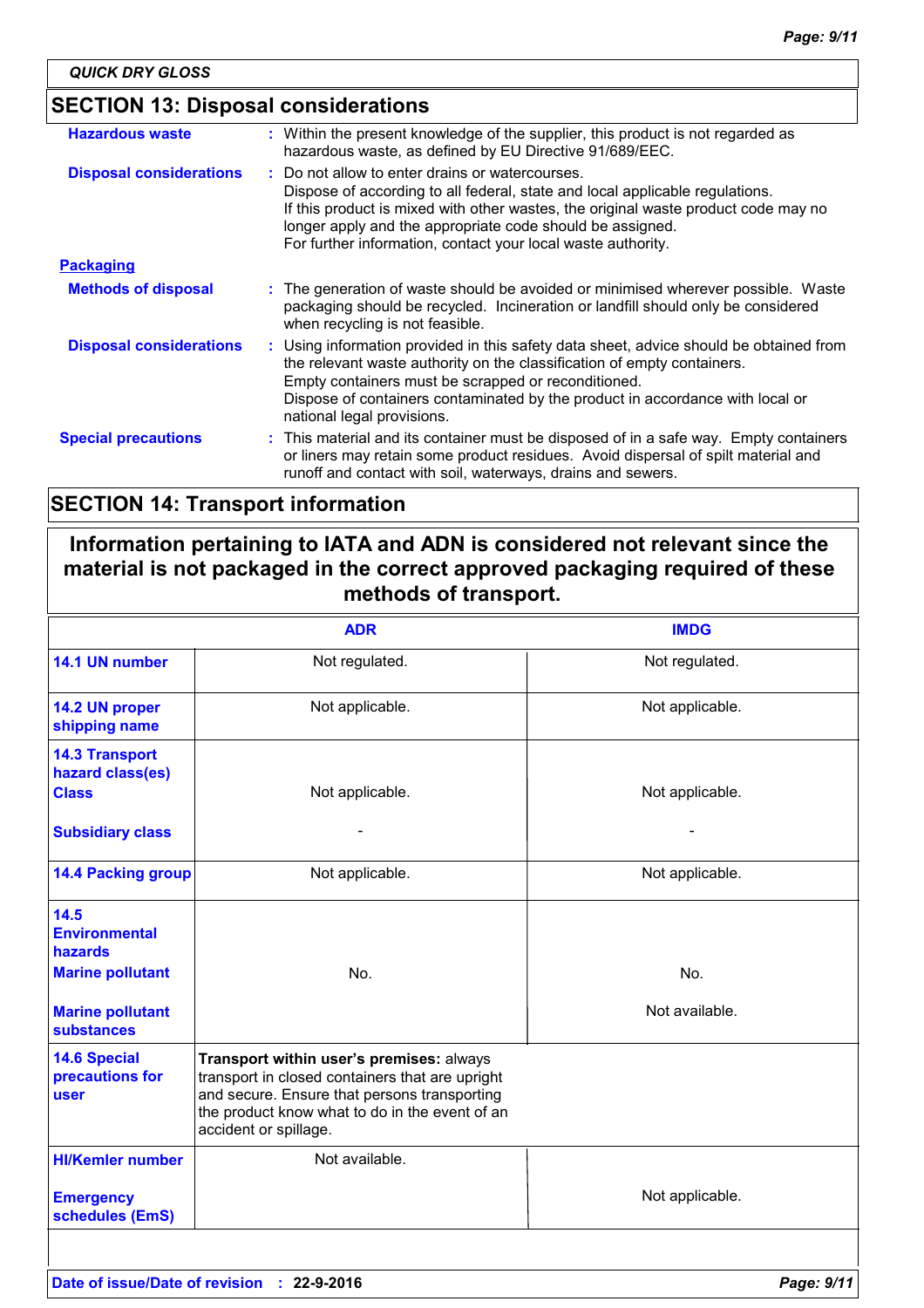**QUICK DRY GLOSS** 

|                                                                                                                                                                                                                                                                                                          | Information pertaining to IATA and ADN is considered not relevant since the<br>material is not packaged in the correct approved packaging required of these<br>methods of transport.                                                                                              |  |
|----------------------------------------------------------------------------------------------------------------------------------------------------------------------------------------------------------------------------------------------------------------------------------------------------------|-----------------------------------------------------------------------------------------------------------------------------------------------------------------------------------------------------------------------------------------------------------------------------------|--|
| <b>14.7 Transport in bulk</b><br>according to Annex II of<br><b>MARPOL and the IBC Code</b>                                                                                                                                                                                                              | : Not applicable.                                                                                                                                                                                                                                                                 |  |
| <b>Additional</b><br><b>information</b>                                                                                                                                                                                                                                                                  |                                                                                                                                                                                                                                                                                   |  |
|                                                                                                                                                                                                                                                                                                          | <b>SECTION 15: Regulatory information</b>                                                                                                                                                                                                                                         |  |
| EU Regulation (EC) No. 1907/2006 (REACH)<br><b>Annex XIV</b><br>None of the components are listed.<br><b>Substances of very high concern</b><br><b>Annex XVII - Restrictions</b><br>on the manufacture,<br>placing on the market<br>and use of certain<br>dangerous substances,<br>mixtures and articles | 15.1 Safety, health and environmental regulations/legislation specific for the substance or mixture<br><b>Annex XIV - List of substances subject to authorisation</b><br>None of the components are listed, or the component present is below its threshold.<br>: Not applicable. |  |
| <b>Other EU regulations</b><br><b>VOC</b><br><b>Europe inventory</b><br><b>Seveso Directive</b>                                                                                                                                                                                                          | : Not available.<br>: At least one component is not listed.<br>This product is not controlled under the Seveso Directive.                                                                                                                                                         |  |
| <b>International regulations</b><br>Not listed.<br><b>Montreal Protocol (Annexes A, B, C, E)</b>                                                                                                                                                                                                         | <b>Chemical Weapon Convention List Schedules I, II &amp; III Chemicals</b>                                                                                                                                                                                                        |  |

Not listed.

#### **Stockholm Convention on Persistent Organic Pollutants**

Not listed.

#### **Rotterdam Convention on Prior Inform Consent (PIC)** Not listed.

# **UNECE Aarhus Protocol on POPs and Heavy Metals**

Not listed.

#### 15.2 Chemical Safety : Not applicable. **Assessment**